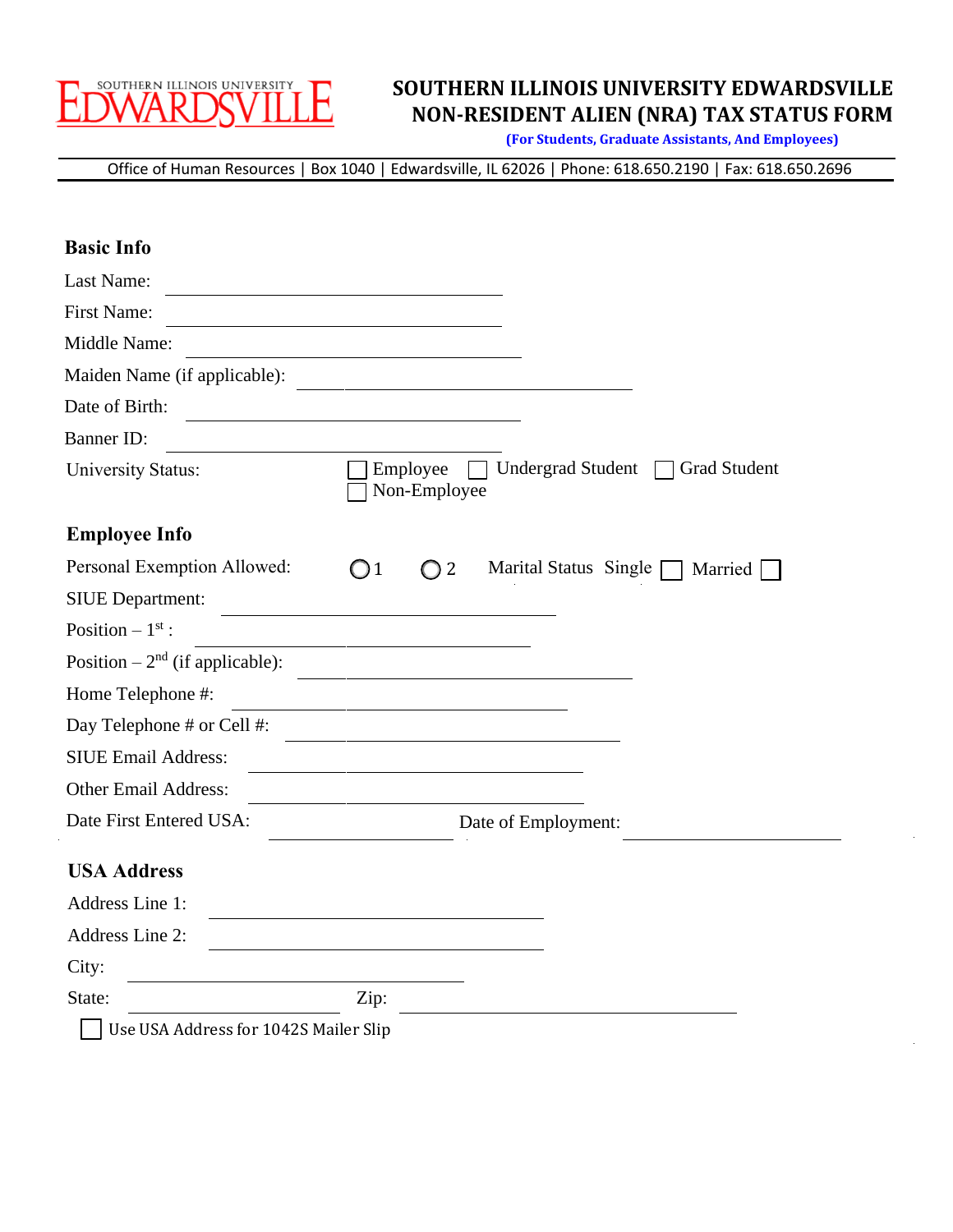# **Foreign Address**

| Address Line 1:                           |  |
|-------------------------------------------|--|
| Address Line 2:                           |  |
| Address Line 3:                           |  |
| <b>City Postal Code:</b>                  |  |
| City:                                     |  |
| Province/Region:                          |  |
| <b>Region Postal Code:</b>                |  |
| Country:                                  |  |
| Use Foreign Address for 1042S Mailer Slip |  |

# **Country Info (attach copy of Passport)**

| Home Country:                    |                                          |  |
|----------------------------------|------------------------------------------|--|
| Passport/Citizenship:            |                                          |  |
| Passport Number:                 |                                          |  |
| <b>Passport Expiration Date:</b> |                                          |  |
| Tax country residence:           | U.S. Citizen? $\bigcap$ Yes $\bigcap$ No |  |

#### **Visa/Immigration Current Status Detail – 1 (attach copy of your Visa and I-20/DS2019**

| Immigration Status / Visa Type:   | Other<br>$F1$ $\Box$<br>$HI \Box BI \Box J1$ |                      |
|-----------------------------------|----------------------------------------------|----------------------|
| <b>Primary Purpose:</b>           |                                              |                      |
| Tax Residence:                    |                                              |                      |
| Visa:                             | Use treaty benefits if available?<br>Yes     | $\mathbb{N}^{\circ}$ |
| Number<br>I-20/DS2019 Start Date: |                                              |                      |
| First Day in USA in this Status   | Last Day in USA in this Status               |                      |
| (date from first $I-20/DS2019$ ): | (date from $I20/DS2019$ ):                   |                      |
| <b>SEVIS ID:</b>                  |                                              |                      |